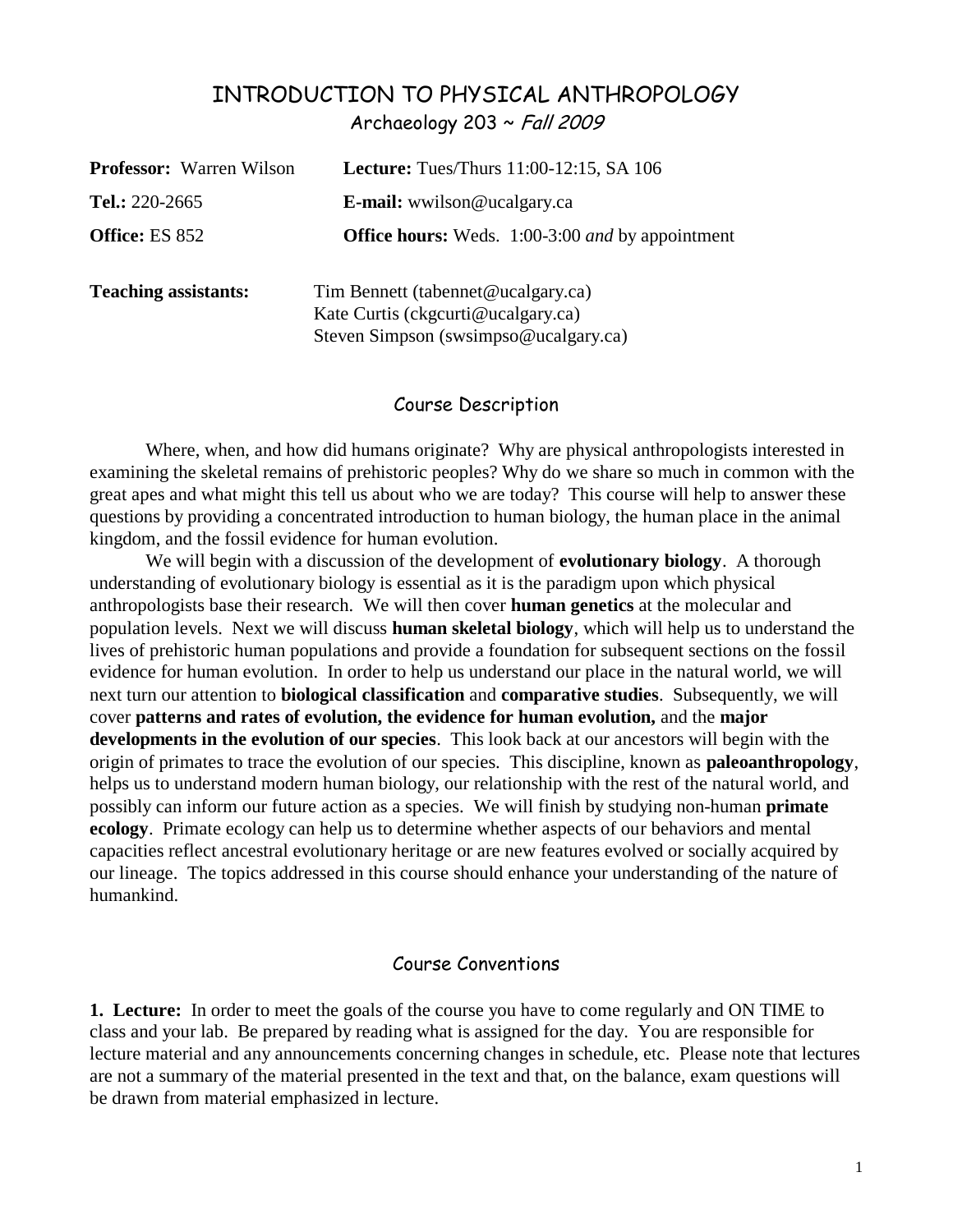**2. Reading:** You are not required to read a great deal in this class. However, keep in mind that *you are not finished with the reading assignment until you thoroughly understand it*. This will sometimes require you to read an assignment more than once. An effective way of ensuring comprehension is to read the assignment then go back through it and summarize its main points in your notebook. The coloring book exercises provide a complimentary pathway to learn the material.

### Required Texts

Jurmain, Kilgore, Trevathan, and Ciochon. *Introduction to Physical Anthropology.* 2009-2010 Edition. Wadsworth/Thomson Learning, Belmont, CA.

Wilson, Covert, and Dufour. 2009. *Lab Manual for Physical Anthropology*. (Available on the blackboard site for the class.)

Zihlman. 2000. *The Human Evolution Coloring Book*. Harper Perennial, Oakville, CA.

**3. Evaluation:** You will be evaluated based on your performance on **three mid-term exams** drawn from the lecture (multiple choice and short answer) and your **work in the lab**. Mid-term exam #3 is comprehensive. Prior to each exam, I will hand out a list of key terms which have been covered in the lectures, reading assignments, and films and will be found on the exam. Do not define these key terms in isolation; rather, define and understand them in relation to the other key terms within the context of the course.

You must provide advance notice to the instructor if you are unable to take an exam. All requests for deferral of an examination due to health reasons must be accompanied by written documentation as outlined in the University Calendar and should be obtained while the student has the physical or emotional problem rather than after recovery. Deferred exams may be allowed in the following circumstances: illness, domestic affliction, or religious conviction. If you have missed an exam for a legitimate reason, you will be able to write a "make up" exam as close to the original exam as possible. The date and location will be at the convenience of the Archaeology Department. Travel arrangements and misreading of the syllabus are **not** valid reasons for requesting a deferred exam. Deferred exams will not be granted if it is determined that just cause is not shown by the student. This policy also applies to laboratory assignments.

Please note that requests to defer term work past the end of a term go through the Undergraduate Programs Office (UPO) and must be processed by the deadlines that are established in the U. of C. Calendar. You can find the forms you need at: Deferred Term Work Form: http://www.ucalgary.ca/registrar/files/registrar/defTW.pdf . You must submit these deferral forms to the Social Sciences Associate Dean (Students) through the UPO office: Undergraduate Programs Office, 4th Floor, MacEwan Student Centre. To make an appointment with the Associate Dean, phone (403) 220-8155. Only the Associate Dean approves requests for deferrals which extend beyond the end of a term. Instructors are not involved in such decisions.

Your final grade will be calculated as follows:

| Mid-Term Exam #1:                            | 26% |
|----------------------------------------------|-----|
| Mid-Term Exam $#2$ :                         | 29% |
| Mid-Term Exam $#3$ :                         | 10% |
| Lab Mark (determined by your lab instructor) | 35% |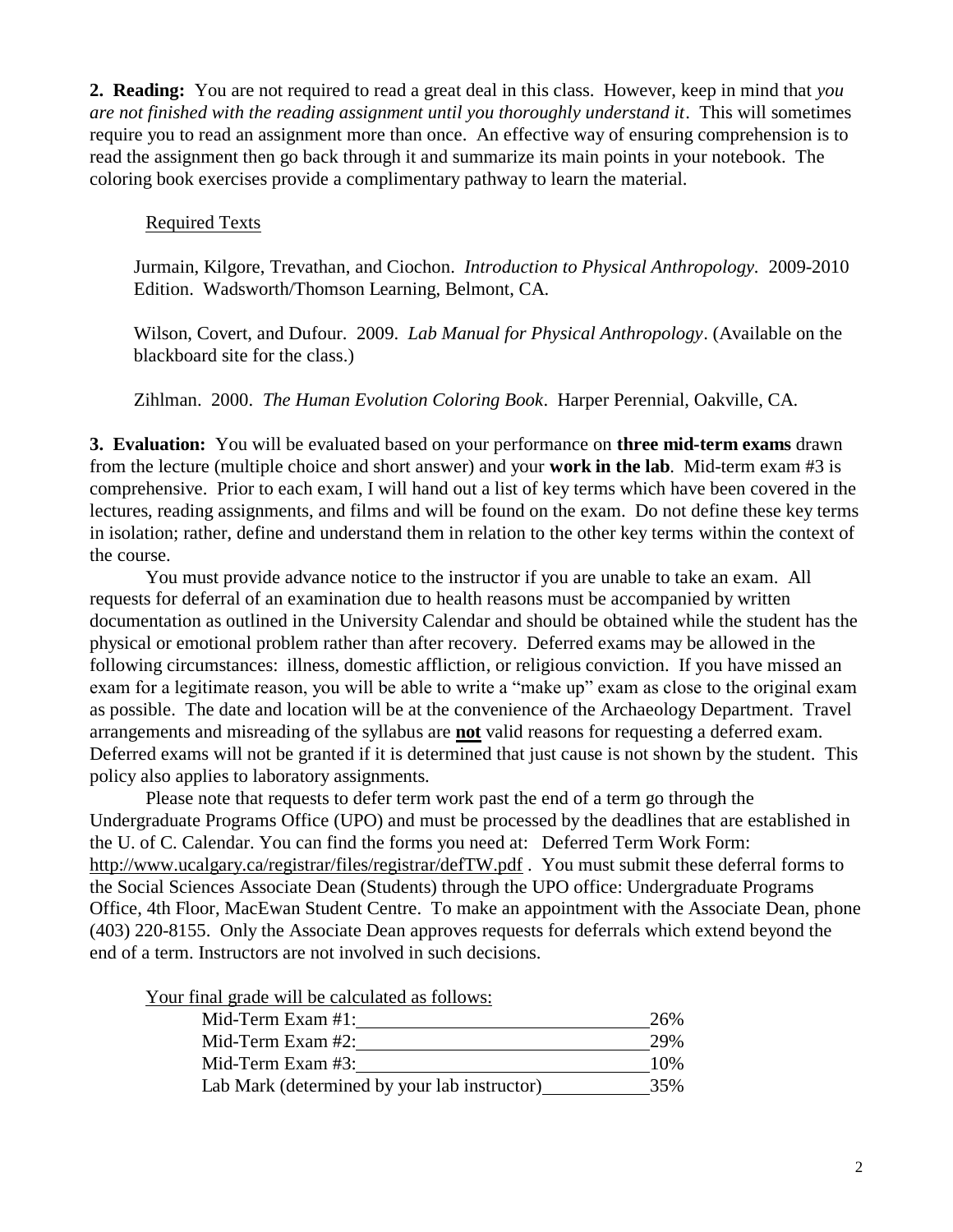| Percentage range | Letter grade | Percentage range | Letter grade |
|------------------|--------------|------------------|--------------|
| 95 or higher     | A+           | 68-72            |              |
| $90 - 94$        |              | 64-67            |              |
| 85-89            | A-           | 59-63            | $C_{\tau}$   |
| 81-84            | $B+$         | 54-58            | l)+          |
| 77-80            |              | 50-53            |              |
| $73 - 76$        | R-           | 49 or lower      | E            |

Letter grade assignment: At the end of the course, the numerical marks will be summed and a final letter grade will be assigned based on the following basis:

**4. Academic Misconduct**: cheating is regarded as a serious academic offense. Students are advised to consult the University Calendar, which presents a Statement of Intellectual Honesty and definitions and penalties associated with cheating, plagiarism, and other academic misconduct.

**5. Retrieving Assignments:** The Freedom of Information and Protection of Privacy (FOIP) legislation disallows the practice of having students retrieve assignments from a public place, e.g., outside an instructor"s office or the Department main office. Term assignments must be returned to students individually, during class, or during the instructor's office hours; if a student is unable to pick up her/his assignment s/he may provide the instructor with a stamped, self-addressed envelope to be used for the return of the assignment.

**6. Academic Accommodation**: Students with a disability, who require academic accommodation, need to register with the Disability Resource Centre (MC 295, telephone 220-8237). Academic accommodation letters need to be provided to course instructors no later than fourteen (14) days after the first day of class. It is a student"s responsibility to register with the Disability Resource Centre and to request academic accommodation, if required.

**7. Office Hours:**I enjoy having visitors during my office hours and am happy to schedule additional times as necessary. These hours are yours and I encourage you to take advantage of them, whether you are having difficulty with some aspect of the course, or if you would like to discuss in greater detail something that was touched on in class.

**8. E-mail:** Students are encouraged to use the lectures, lab periods, and office hours to ask questions. For after-hours questions, the use of email is acceptable. Please write 'ARKY 203' in the 'Subject' portion of the email. The instructor and TAs receive numerous e-mails everyday. By clearly identifying the subject of your email, you will help us reply more efficiently to your emails. Note that if the instructor or TAs think that your question and related answer is of general interest, they may decide to post them on the course Blackboard space (your name will not appear).

**Safewalk**: The University of Calgary provides a "safe walk" service to any location on Campus, including the LRT, parking lots, bus zones, and campus housing. For Campus Security/Safewalk call 220-5333. Campus Security can also be contacted from any of the "Help" phones located around Campus.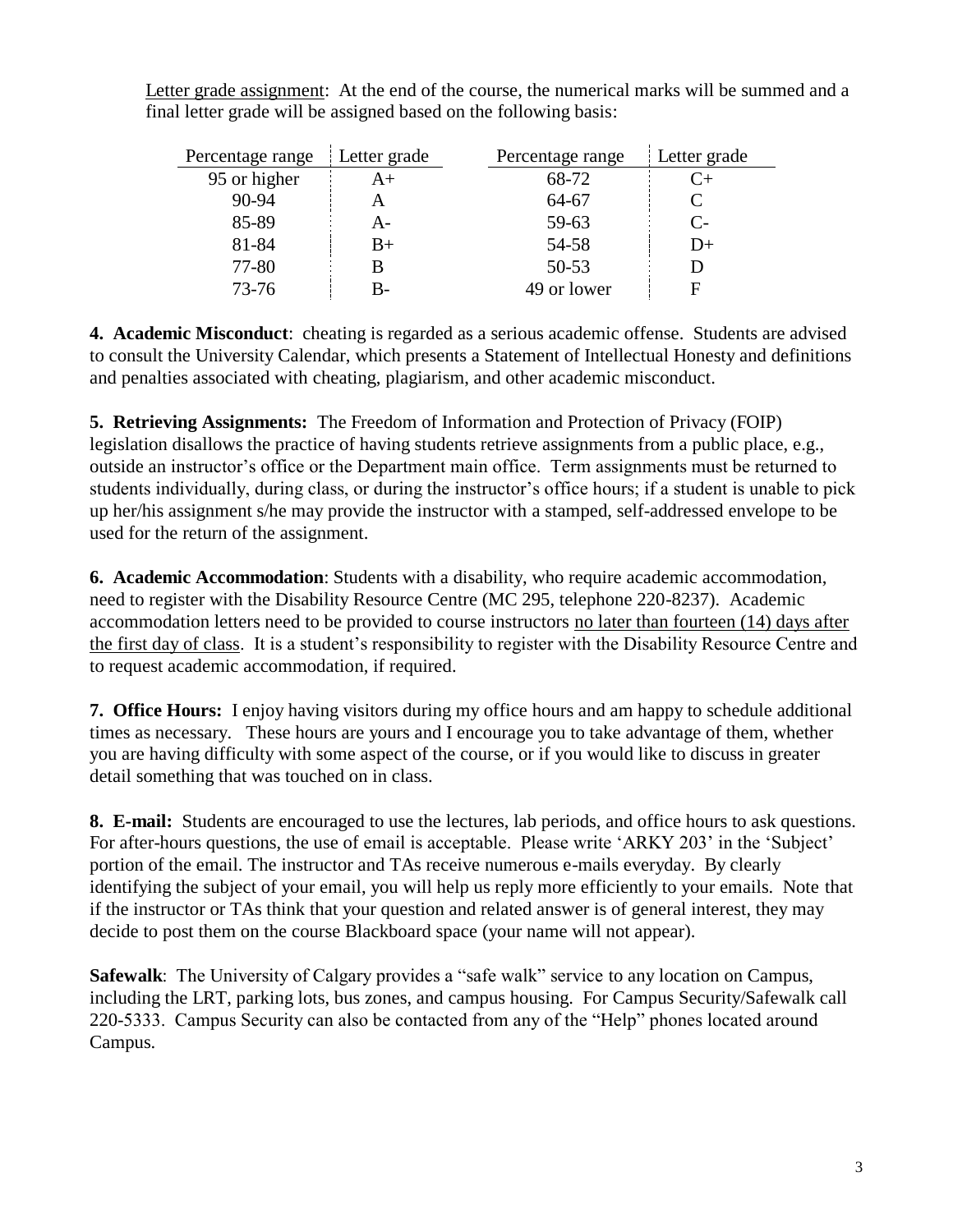| Date  |              | <b>Topic</b>                                                                                 | Reading <sup>2</sup>                                                         | <b>Reading/Drawing in</b><br>Coloring Book <sup>3</sup> |  |  |  |
|-------|--------------|----------------------------------------------------------------------------------------------|------------------------------------------------------------------------------|---------------------------------------------------------|--|--|--|
| Sept. | 8            | Introduction: physical anthropology, scientific method                                       | "Scientists'<br>Tools"4                                                      | $1-1, 1-2$                                              |  |  |  |
| Sept. | 10           | Evolution: history of evolutionary thought                                                   | 2-22, "Why we<br>are, as we are" <sup>4</sup>                                | $1-3, 1-4$                                              |  |  |  |
| Sept. | 15           | Evolution: history of evolutionary thought                                                   | 24-46                                                                        | $1-5, 1-6, 1-7$                                         |  |  |  |
| Sept. | 17           | Evolution: natural selection- Gould video                                                    | Darwin-Wallace<br>paper (1858) <sup>4</sup> &<br>web video clip <sup>5</sup> | $1-8, 1-9$                                              |  |  |  |
| Sept. | 22           | Genetics & inheritance: early ideas, peas & people                                           | 48-75                                                                        | 1-10, 1-11, 1-12                                        |  |  |  |
| Sept. | 24           | Genetics & inheritance: molecular genetics                                                   | 80-99                                                                        | 2-1 through 2-6, 6-1, 6-7                               |  |  |  |
| Sept. | 29           | Evolution & genetics: modern synthesis & population genetics                                 | 118-131                                                                      | $1-16, 1-17$                                            |  |  |  |
| Oct.  | $\mathbf{1}$ | Evolution & genetics: modern synthesis & population genetics                                 | 436-446 & web<br>video clip <sup>6</sup>                                     |                                                         |  |  |  |
| Oct.  | 6            | Human skeletal biology                                                                       | 76-78 & Take two<br>beers and call me<br>in $1,600$ years <sup>4</sup>       | $6-4, 6-5, 6-6$                                         |  |  |  |
| Oct.  | $\, 8$       | Mid-Term Exam #1                                                                             |                                                                              |                                                         |  |  |  |
| Oct.  | 13           | Paleoanthropology: macroevolution & extinction                                               | 131-138                                                                      | $2 - 15$                                                |  |  |  |
| Oct.  | 15           | Paleoanthropology: guiding principles                                                        | 279-293 & Foote<br>& Millar -<br>Principles of<br>Paleontology <sup>4</sup>  | $2 - 15$                                                |  |  |  |
| Oct.  | 20           | Paleoanthropology: how do we know what we know?, primate<br>origins (Eocene)                 | 236-253                                                                      | 2-7 through 2-11, 5-2, 5-3                              |  |  |  |
| Oct.  | 22           | Paleoanthropology: anthropoids, hominoid, and homind origins<br>(Oligocene through Pliocene) | 253-272                                                                      | 1-22, 5-4 through 5-12                                  |  |  |  |
| Oct.  | 27           | Paleoanthropology: Pliocene hominins and the origin of the genus<br>Homo                     | 274-279 & 293-<br>323                                                        | 5-14 through 5-20                                       |  |  |  |
| Oct.  | 29           | Paleoanthropology: Pliocene hominid wrap-up & H. erectus                                     | 323-327                                                                      | 5-20 through 5-24                                       |  |  |  |
| Nov.  | 3            | Paleoanthropology: VIDEO "History of the Anthropoid"                                         | 330-354                                                                      | 5-25 through 5-28                                       |  |  |  |
| Nov.  | 5            | Paleoanthropology: Archaic Homo sapiesearly to late                                          | 356-390                                                                      | $5 - 13$                                                |  |  |  |
| Nov.  | 10           | Paleoanthropology: past & present behavior                                                   | 392-419                                                                      | 5-29 through 5-30                                       |  |  |  |
| Nov.  | 12           | Reading Day~No Class                                                                         |                                                                              |                                                         |  |  |  |
| Nov.  | $17\,$       | Mid-Term Exam #2                                                                             |                                                                              |                                                         |  |  |  |
| Nov.  | 19           | Primatology: Primate Classification & VIDEO: Prime Time<br>Primates                          | 110-118, 140-176                                                             | 3-1 through 3-5                                         |  |  |  |
| Nov.  | 24           | Primatology: behavior & communication                                                        | 178-188                                                                      | 3-6, 3-18 through 3-22                                  |  |  |  |
| Nov.  | 26           | Primatology: field primatology                                                               | 188-203                                                                      | 3-23 through 3-26                                       |  |  |  |
| Dec.  | 1            | Primatology: field primatology, VIDEO: New Chimpanzees                                       | 208-221                                                                      | 3-27 through 3-30                                       |  |  |  |
| Dec.  | 3            | Primatology: wrap up, 10 enduring questions, demonic males?                                  | 221-234                                                                      | 3-32 through 3-34, 4-35                                 |  |  |  |
| Dec.  | $\, 8$       | Mid-Term Exam #3                                                                             |                                                                              |                                                         |  |  |  |

## Archaeology 203- Fall 2009: Schedule<sup>1</sup>

<sup>1</sup> Note, the schedule of topics may change, but the exam dates will not change.<br><sup>2</sup> Page numbers are from the <u>Introduction to Physical Anthropology</u> textbook.

 $4$  On the Arky 203 Blackboard site.

5 http://www.pbs.org/wgbh/evolution/educators/teachstuds/svideos.html Select Video **1: Isn't Evolution Just a Theory?**

6 http://www.pbs.org/wgbh/evolution/educators/teachstuds/svideos.html Select Video **6: Why Does Evolution Matter Now?**

 $3$  This book will enhance your understanding of the topics addressed both in the lecture and lab sections of this course. You may wish to read/color several sections *in addition to* those listed here.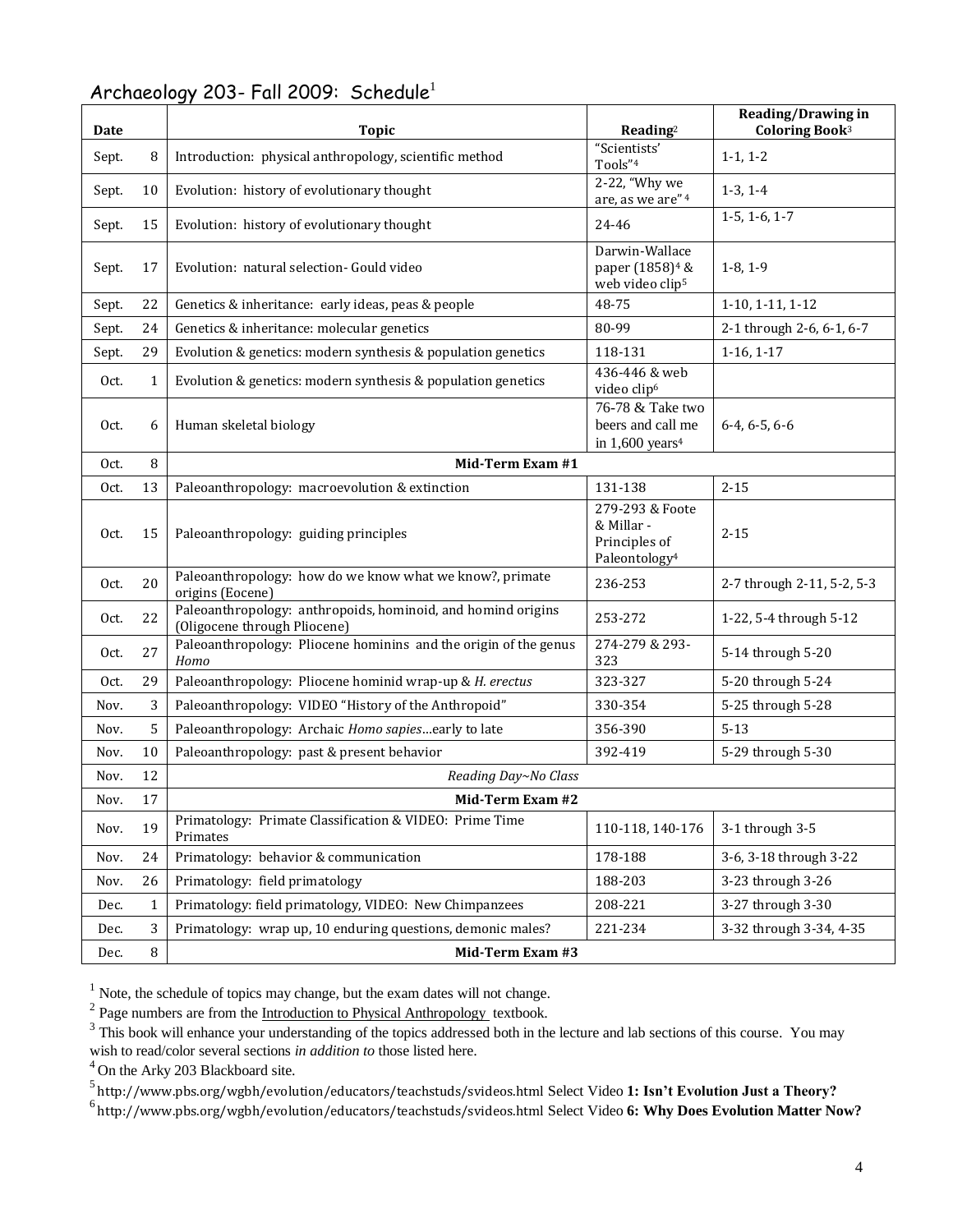# **DEPARTMENT OF ARCHAEOLOGY STATEMENT OF INTELLECTUAL HONESTY**

(With thanks to the Department of Anthropology for use of their Statement of Intellectual Honesty as our guide.)

Intellectual honesty is the cornerstone of the development and acquisition of knowledge. Knowledge is cumulative and further advances are predicated on the contributions of others. In the normal course of scholarship, these contributions are apprehended, critically evaluated and utilized as a foundation for further inquiry. Intellectual honesty demands that the contribution of others be acknowledged.

Essentially, plagiarism is a form of cheating that involves submitting or presenting work in a course as if it were the student"s own done expressly for that particular course when, in fact, it is not. Most commonly plagiarism exists when:

- a) the work submitted or presented was done, in whole or in part, by an individual other than the one submitting or presenting the work (this includes having another person impersonate the student or otherwise substituting the work of another for one's own in an examination or test).
- b) parts of the work are taken from another source without references to the original author.
- c) the whole work is copied from another source and/or
- d) a student submits or presents work in one course which has also been submitted in another course (even though it may be entirely the work of that student) without the express consent of the instructors of the courses concerned.

While it is recognized that scholarly work often involves reference to the ideas, data and conclusions of other scholars, intellectual honesty requires that such references be explicitly and clearly noted. Plagiarism is an extremely serious academic offense.

The elementary rules of quotation and paraphrase are given below. There are further details and conventions of punctuation that you will need to look up in a manual of style, but observance of these rules should assure compliance with contemporary standards of intellectual honesty.

1. If you use more than four words from any source, put them in quotation marks and identify the source with a reference.

#### EXAMPLE:

It has been observed that "many tribes are, in a sense, ethnographic fictions" (Leach 1954: 291).

2. If your direct quotation is more than three lines long, put it in block form, that is, left and right indented and singlespaced, without quotation marks and with a reference.

#### EXAMPLE:

Malinowski thought of tribes as social systems with well defined boundaries. This conception of tribe was later to be challenged by one of his students, who observed that:

The ethnographer has often only managed to discern that existence of "a tribe" because he took it as axiomatic that this kind of cultural entity must exist (Leach 1954: 291).

3. To paraphrase the work of another means to present the same train of thought and evidence, but rephrased into your own words. Whenever you do this, you must include a note or reference to the source. A common mistake is to break up an author"s words, and rearrange them slightly, passing them off as your own. This is wrong, even if you include a note or reference to the source. To do this for more than a few words is to commit plagiarism.

Below are three passages. The first is an excerpt from E.A. Leach, *Political Systems of Highland Burma*. The second is an improper paraphrase of the passage that would be considered plagiarism. The third is a proper paraphrase.